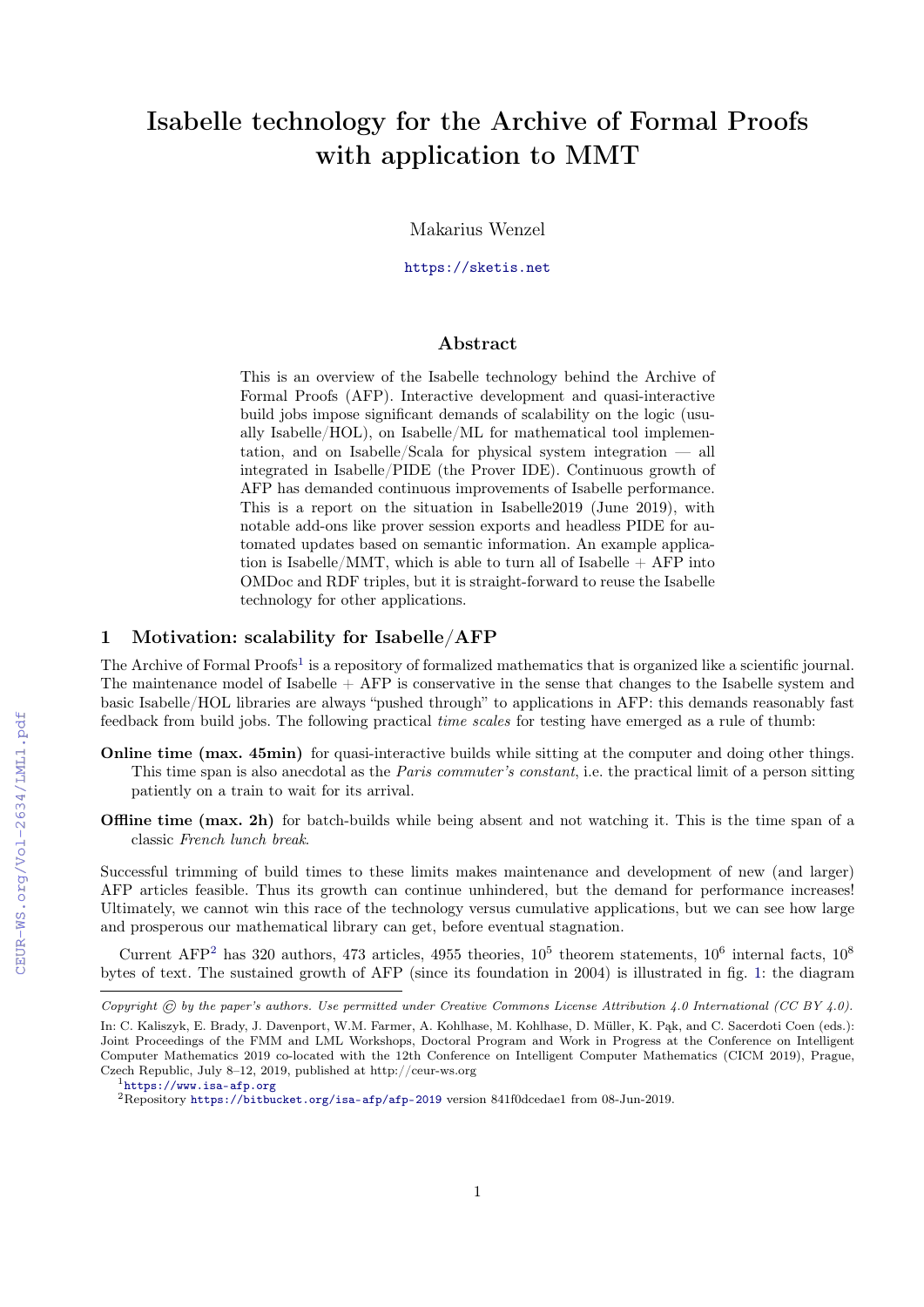shows the source text size with the date of the first appearance of an article (existing articles are sometimes extended later). The build time on a high-end server with many cores and fast memory is as follows (using 8 processes with 8 threads each); here the special group of very\_slow sessions is always excluded, and further session groups are selected as given below:

- Isabelle with main sessions only: 7.5min elapsed time, 53min CPU time (factor 7.0)
- Isabelle with all sessions: 12min elapsed time, 5h04 CPU time (factor 25.0)
- AFP without slow / large sessions: 51min elapsed time, 25h47 CPU time (factor 30.3)
- AFP with slow / large sessions only: 50min elapsed time, 12h04 CPU time (factor 14.5)
- Isabelle  $+$  AFP with all sessions: 1h14 elapsed time, 42h11 CPU time (factor 34.2)

Typical maintenance proceeds as follows. Changes of the main Isabelle libraries are quickly tried out on their own: 7.5min or 12min. Then follows the regular AFP test without slow / large sessions: 51min is slightly above the "Paris commuter's constant", but still bearable. The slow / large sessions themselves are at the same order, but traditionally postponed to a nightly build. Alternatively, a simultaneous test of Isabelle + AFP runs 1h14 on this high-end hardware: on lesser machines it is closer to the "French lunch break" of 2h.

Overall, the current situation is within the expected parameters: it means that the present Isabelle technology will allow AFP to prosper and grow a bit further, but the technology needs to follow up eventually.



Figure 1: Text size of AFP articles wrt. date of first appearance

### 2 Isabelle technology

Isabelle[3](#page-1-0) was historically introduced as "logical framework" or "generic proof assistant" [\[2\]](#page-4-0), but over the decades it has evolved into software technology to support large libraries of formal mathematics.

Usually the object-logic is Isabelle/HOL, because that has the best-developed collection of theories and tools (e.g. derived specifications and proof methods), but that is somewhat accidental. Isabelle as a platform remains open to other logics: it is merely a matter to cultivate sufficient library support for applications (which can take many years). Subsequently we shall ignore logic and talk about the Isabelle infrastructure. The Isabelle platform is organized as distinctive sub-systems, with a canonical naming scheme of "Isabelle/XYZ", notably Isabelle/ML

<span id="page-1-0"></span><sup>3</sup><https://isabelle.in.tum.de>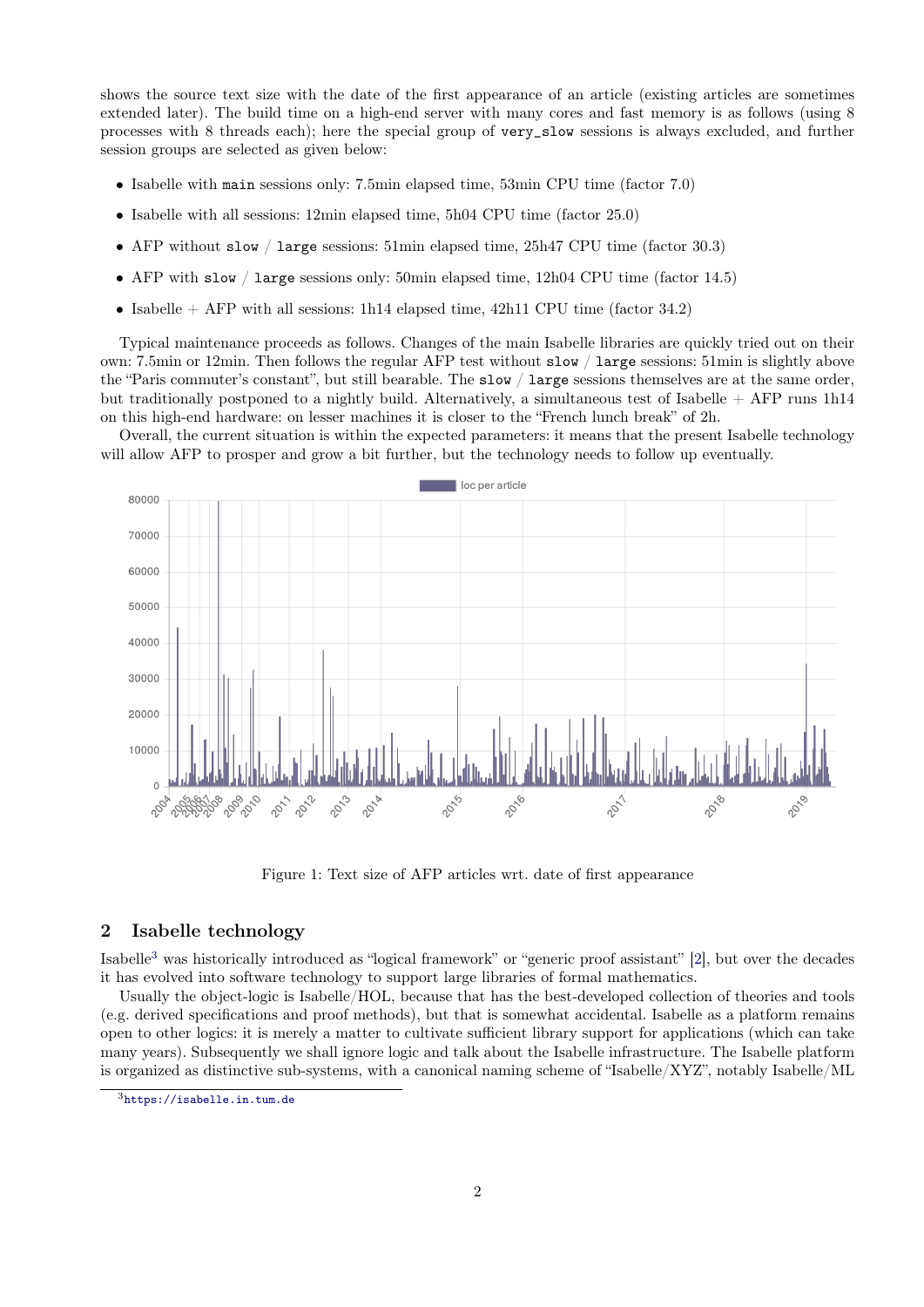as language for internal tool implementation, Isabelle/Scala as language for external system integration, and Isabelle/PIDE as framework for semantic interaction (with human users or other tools).

Isabelle/ML is a distinctive member of the ML family, with a rich library, source-level debugger, and high-end IDE. Since April 2016, the IDE can load the Isabelle/ML/Pure bootstrap environment into itself, which greatly simplifies further development. At the bottom of Isabelle/ML is Poly/ML<sup>[4](#page-2-0)</sup> by David Matthews. Started in 1985, Poly/ML and has gone through many phases of improvements and further scaling, often specifically for Isabelle. These are the main aspects of Isabelle/ML technology (notably for scaling):

- fast run-time compilation to produce fast machine-code
- shared-memory parallelism (either low-level threads + locks, or high-level future values)
- stop-the-world garbage collection with internal parallelism
- implicit substructure-sharing of pure values (e.g. relevant for strings, terms, types)
- dumped-world images for fast reloading of semantic state
- compact representation of data on 64bit hardware: 32bit addressing of max. 16 GB heap space

After decades of performance tuning, it has become hard to imagine a different ML platform to carry the weight of Isabelle applications: it would mean a loss of one or two orders of magnitude in performance.

Isabelle/Scala is a library for Isabelle system programming based on regular Scala, which is hosted on the Java platform (version 11). Isabelle/Scala continues the functional programming style of Isabelle/ML. There is an overlap of many fundamental modules with Isabelle/ML, e.g. to manage files and processes. The main purpose of Isabelle/Scala is to connect to the outside world in ways beyond Isabelle/ML, e.g. TCP servers, databases, GUIs. These are the main aspects of Isabelle/Scala technology (notably for scaling and connectivity):

- multi-threaded JVM with parallel garbage collection (but: problems with very large heaps)
- efficient functional programming on the JVM (but: very slow Scala compiler)
- access to external databases (notably SQLite, PostgreSQL)
- access to TCP services (notably SSH, HTTP)
- support for Mercurial (the standard SCM for Isabelle  $+$  AFP)

Old versions of Isabelle (and other proof assistants) often had a tendency to surround the core ML program by funny "scripts" for system programming (e.g. in bash, perl, python, ruby). Isabelle/Scala avoids that: a typed functional-object-oriented language is used instead. For example, to explore source dependencies of Isabelle sessions (articles in AFP), there is an underlying data structure for acyclic graphs, and explicit access to the theory syntax in each node. Consequently, the Isabelle build tool is implemented as a Scala module that manages source dependencies and ML processes, without the odd Makefiles seen in the past.

Isabelle2019 includes 1.6 MB of Isabelle/Scala sources; the classic ML code-base of Isabelle/Pure has 2.4 MB (the Scala programming style is almost as compact as that of ML). Isabelle/Scala includes basic libraries and concrete applications like Isabelle/jEdit (GUI application based on AWT/Swing) or Isabelle/VSCode (Language Server Protocol based on JSON). Many command-line tools are implemented in Isabelle/Scala as well, using an imitation of getopts from GNU bash.

<span id="page-2-0"></span><sup>4</sup><https://www.polyml.org>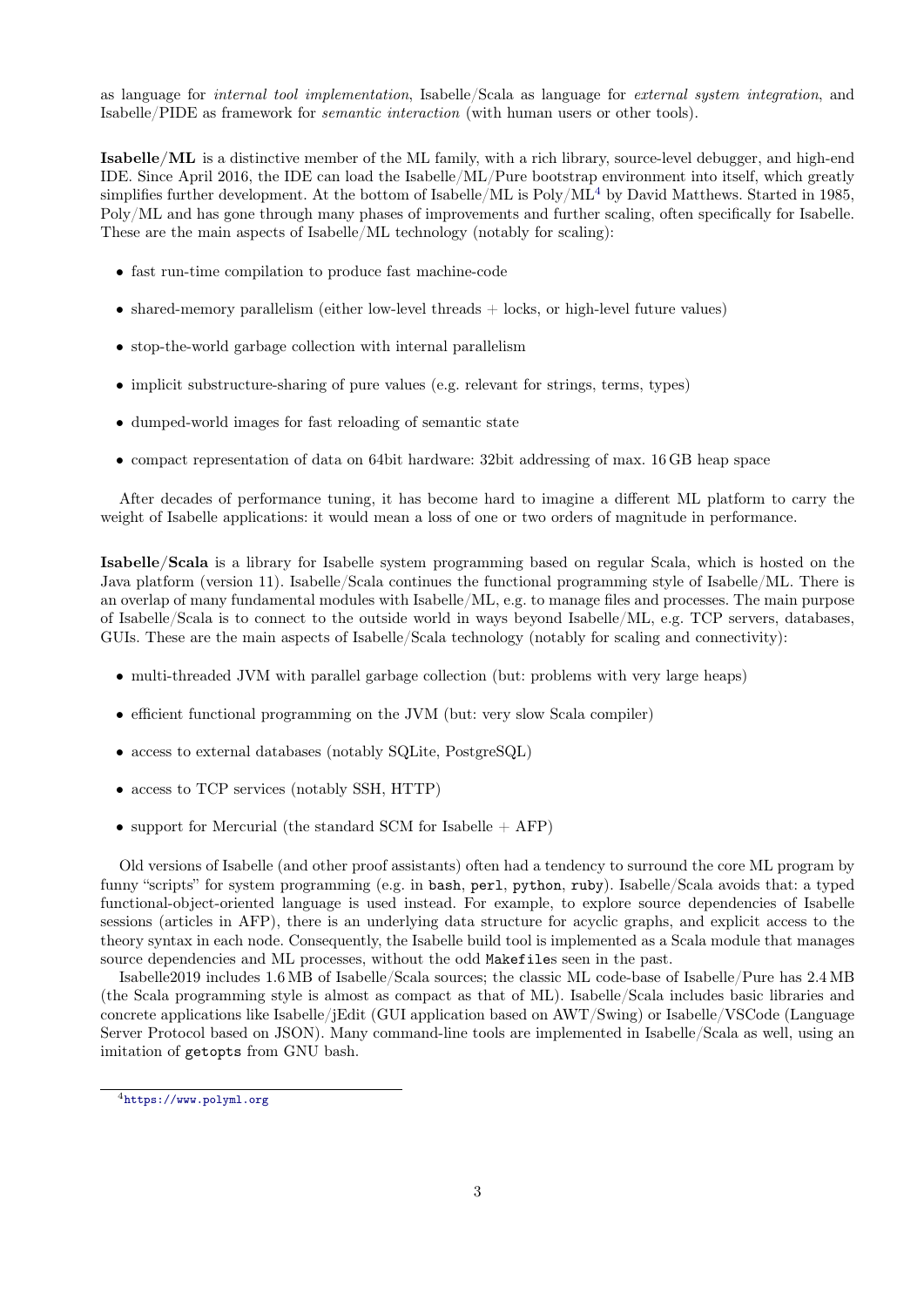Isabelle/PIDE is the Prover IDE framework of Isabelle. It is mainly implemented in Isabelle/Scala, but also has corresponding parts in Isabelle/ML. The idea is to treat the prover as *formal document processor*, based on edits from the front-end and markup reports from the back-end.

Isabelle/PIDE is best-known for its Isabelle/jEdit application [\[3\]](#page-4-1), which is the default Isabelle user-interface. After download of the main desktop application<sup>[5](#page-3-0)</sup>, users are first exposed to Isabelle/jEdit<sup>[6](#page-3-1)</sup>, where all other tools integrated.

Isabelle2019 also provides a Headless PIDE session: either as an interactive object under program control in Isabelle/Scala, or as a TCP server that understands JSON messages. That opens possibilities to digest Isabelle libraries, based on semantic PIDE markup produced by the prover. For example:

- Export of formal content with access to the internal ML context, the original sources, and PIDE markup over the sources (e.g. to determine where logical constants appear in the document).
- Update of theory sources based on PIDE markup (e.g. to replace term notation).
- Detailed recording of timing information over the text.

# 3 Application: Isabelle/MMT — OMDoc and RDF/XML from AFP

MMT[7](#page-3-2) is a language, system and library (in Scala) to represent a broad range of languages in the OMDoc format: this supports formal, informal, semi-formal content. The MMT repository includes general APIs to operate on OMDoc theories, together with various tools and applications. There are several MMT sub-projects to connect to other systems: this includes Isabelle/MMT, implemented by myself in 2018/2019. See also [\[1,](#page-4-2) §3.1] for a brief description of the Isabelle theory content covered by Isabelle/MMT. See also the download [https://isabelle.sketis.net/Isabelle\\_MMT\\_CICM2019](https://isabelle.sketis.net/Isabelle_MMT_CICM2019).

From the perspective of Isabelle, MMT is another system component with its own  $mnt$ , jar to add modules to the Scala/JVM package namespace. This includes the following command-line entry points:

- isabelle mmt\_build to build the MMT project inside the Isabelle system environment;
- isabelle mmt\_import to import the content of a headless Isabelle/PIDE session into MMT (OMDoc and RDF/XML triples);
- isabelle mmt\_server to present imported content using the built-in HTTP server of MMT;
- isabelle mmt to run the interactive MMT shell inside the Isabelle system environment, e.g. for experimentation within the Isabelle  $+$  MMT package namespace, using the scala sub-shell.

The main functionality is provided by isabelle mmt\_import: that is a medium-sized Scala module (57KB) within the MMT code-base. It refers to general export facilities of Isabelle/Scala, which are part of the Isabelle2019 release. The overall tool setup is as follows:

- Command-line arguments similar to isabelle build allow to specify a sub-graph of Isabelle sessions (e.g. everything from AFP, excluding the very\_slow group).
- A headless PIDE session in Isabelle/Scala is created, with Isabelle/Pure as logical basis. All theories from the specified sessions are given to it as one big document edit.
- The PIDE session continuously processes the overall theory graph; whenever a node is finished (including all its imported nodes), the result is "committed" by a Scala operation that traverses its semantic content and produces OMDoc and RDF/XML accordingly. Committed nodes are removed from the PIDE session eventually, to free resources of the running  $ML + Scal$  process.

<span id="page-3-0"></span><sup>5</sup><https://isabelle.in.tum.de/website-Isabelle2019>

<span id="page-3-1"></span> $6$ [https://isabelle.in.tum.de/website-Isabelle2019/img/isabelle\\_jedit.png](https://isabelle.in.tum.de/website-Isabelle2019/img/isabelle_jedit.png)

<span id="page-3-2"></span><sup>7</sup><https://uniformal.github.io>